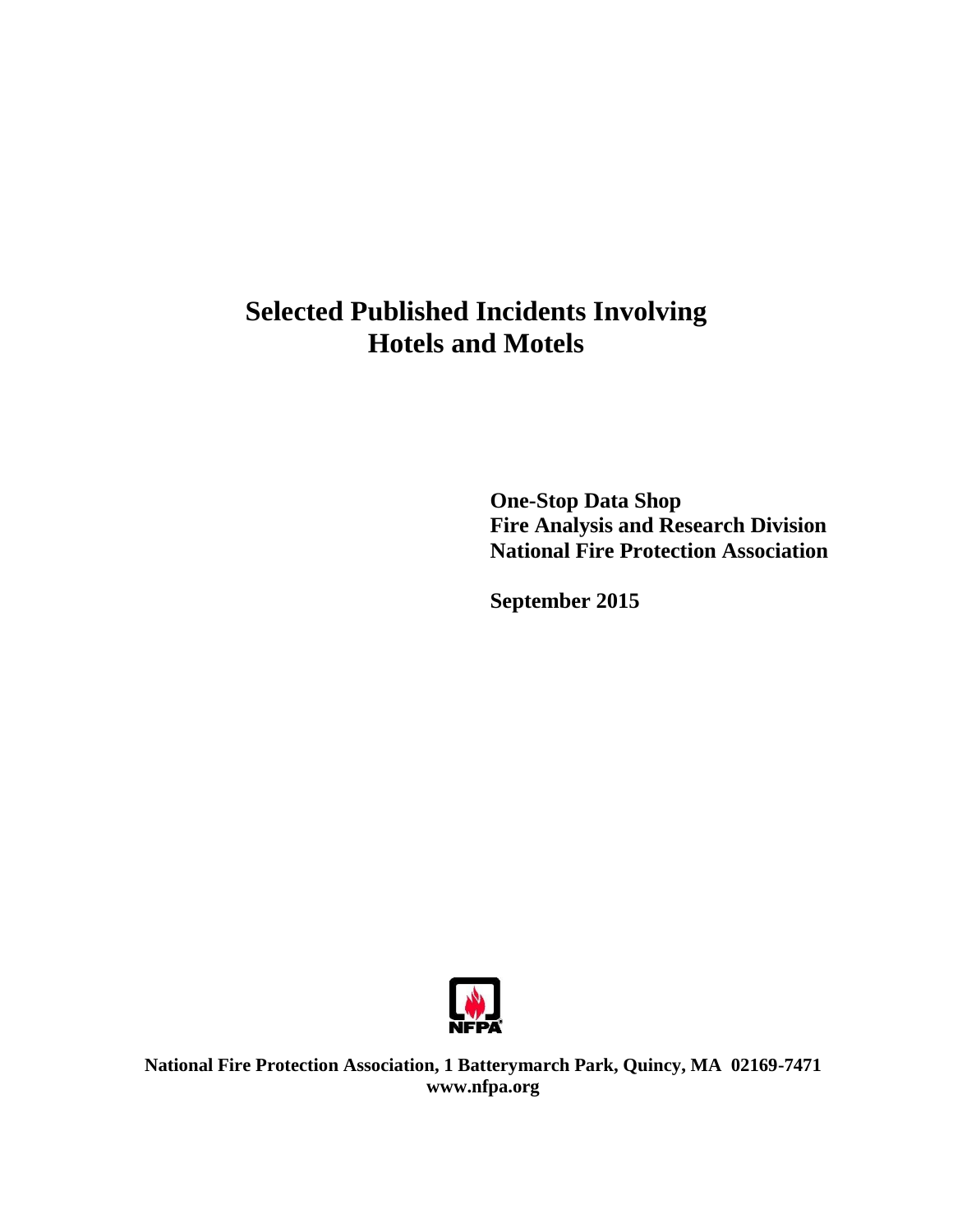This report includes articles from NFPA publications about fires involving hotels and motels. Included are short articles from the "Firewatch" or "Bi-monthly" columns in *NFPA Journal* or it predecessor *Fire Journal* and incidents from either the large-loss fires report or catastrophic fires report. If available, investigation reports or NFPA Alert Bulletins are included and provide detailed information about the fires.

It is important to remember that this is anecdotal information. Anecdotes show what can happen; they are not a source to learn about what typically occurs.

NFPA's Fire Incident Data Organization (FIDO) identifies significant fires through a clipping service, the Internet and other sources. Additional information is obtained from the fire service and federal and state agencies. FIDO is the source for articles published in the "Firewatch" column of the *NFPA Journal* and many of the articles in this report.

For more information about the National Fire Protection Association, visit [www.nfpa.org](http://www.nfpa.org/) or call 617-770-3000. To learn more about the One-Stop Data Shop go to [www.nfpa.org/osds](http://www.nfpa.org/osds) or call 617-984-7451.

Copies of this analysis are available from:

National Fire Protection Association One-Stop Data Shop 1 Batterymarch Park Quincy, MA 02169-7471 www.nfpa.org e-mail: osds@nfpa.org phone: 617-984-7451

NFPA Index No. 2447 Copyright © 2015, National Fire Protection Association, Quincy, MA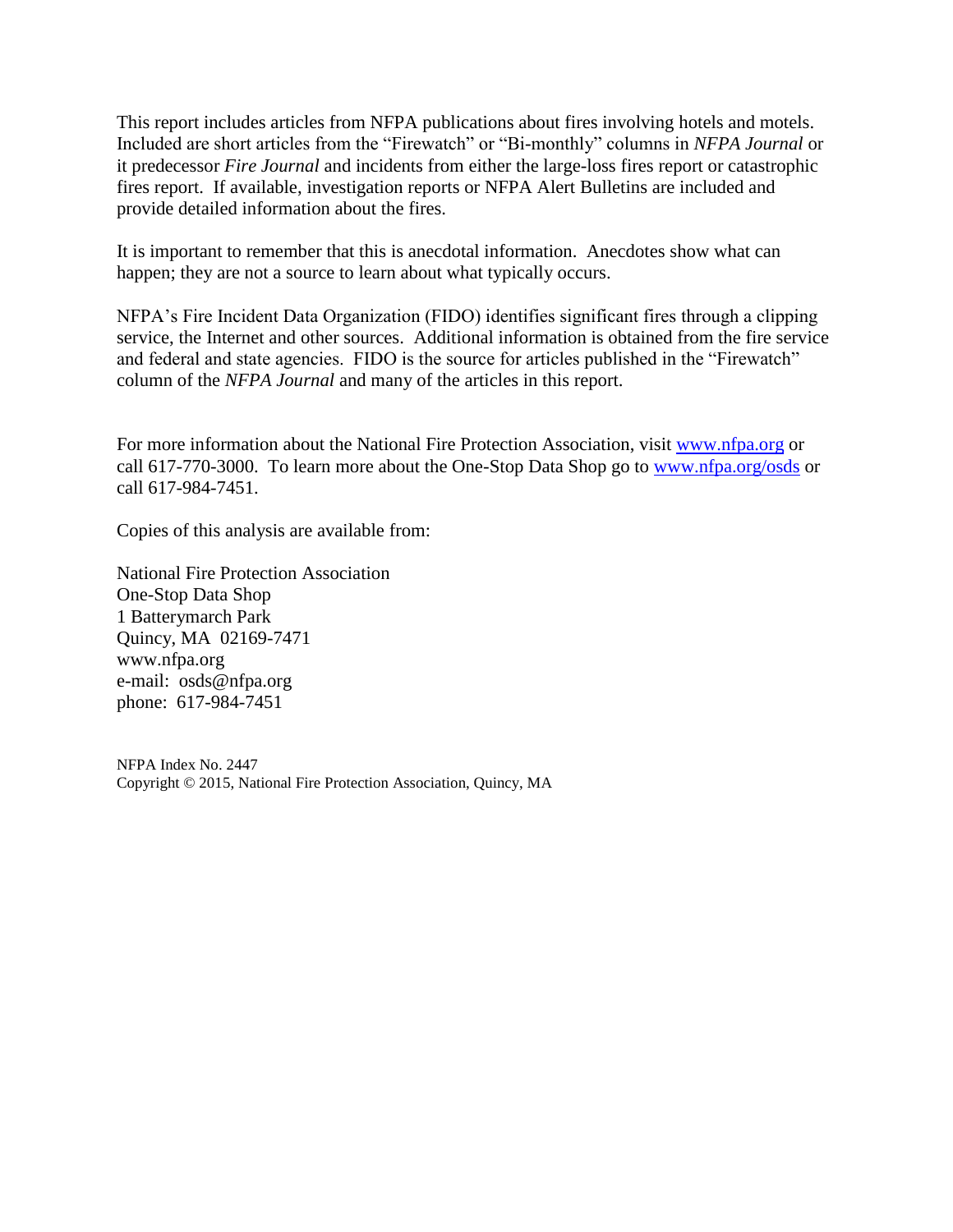## **Detection system alerts hotel occupants; guest, staffer injured, Illinois**

A fire detection system installed in the top-floor mechanical room of a hotel activated, alerting the occupants to a fire that injured a guest and a staff member.

The four-story, steel-frame hotel, which measured 150 feet (46 meters) by 150 feet (46 meters), had concrete floors, concrete walls, and a metal roof with a built-up roof surface. It was equipped with a fire detection system and a sprinkler system monitored by a central station company.

The fire department received an automatic alarm at 6:37 a.m., and firefighters arrived about four minutes later. They learned from building maintenance workers that there was smoke on the fourth floor, and crews found a fire burning in a boiler unit in the mechanical room. They extinguished the blaze before it could activate the wet-pipe sprinkler system.

Investigators said the fire appeared to have resulted from an electrical fault in the boiler control mechanism.

The fire department reported two civilian injuries. One civilian suffered possible smoke inhalation injuries while the other complained of chest pains. However, no further information was provided.

The hotel, valued at approximately \$10 million, and its contents, valued at \$3 million, sustained an estimated \$10,000 in damage.

Kenneth J. Tremblay, 2014," Firewatch", *NFPA Journal*, November/December 35.

## **Sprinklers control fire in hotel room, New Jersey**

Two sprinklers controlled a fire in an occupied hotel room that started when an electrical short in the cord of the wall-mounted heating and air conditioning unit ignited nearby combustibles.

The 134-unit, extended-stay hotel had concrete block walls with wood-truss floors and a steeltruss roof covered with wooden decking and asphalt shingles. The wet-pipe sprinkler system, which was connected to a fire alarm system that included smoke detectors, was monitored by a central station alarm company.

When the fire alarm system activated, the hotel staff notified the fire department, which also received a call from the alarm company at 6:16 a.m. Firefighters arrived about five minutes later and were told that the fire was on the second floor. Advancing two hose lines to the floor of origin, they forced their way into the room, where they found that the sprinklers had already brought the fire under control. They also found that the woman who occupied the room had managed to evacuate, uninjured, with her dog.

Investigators determined that the power cord of the room's wall-mounted heating and air conditioning unit shorted and overheated and then ignited curtains and a nearby chair and blanket. As the fire spread, it created enough heat to activate the sprinklers and enough smoke to activate the smoke detectors.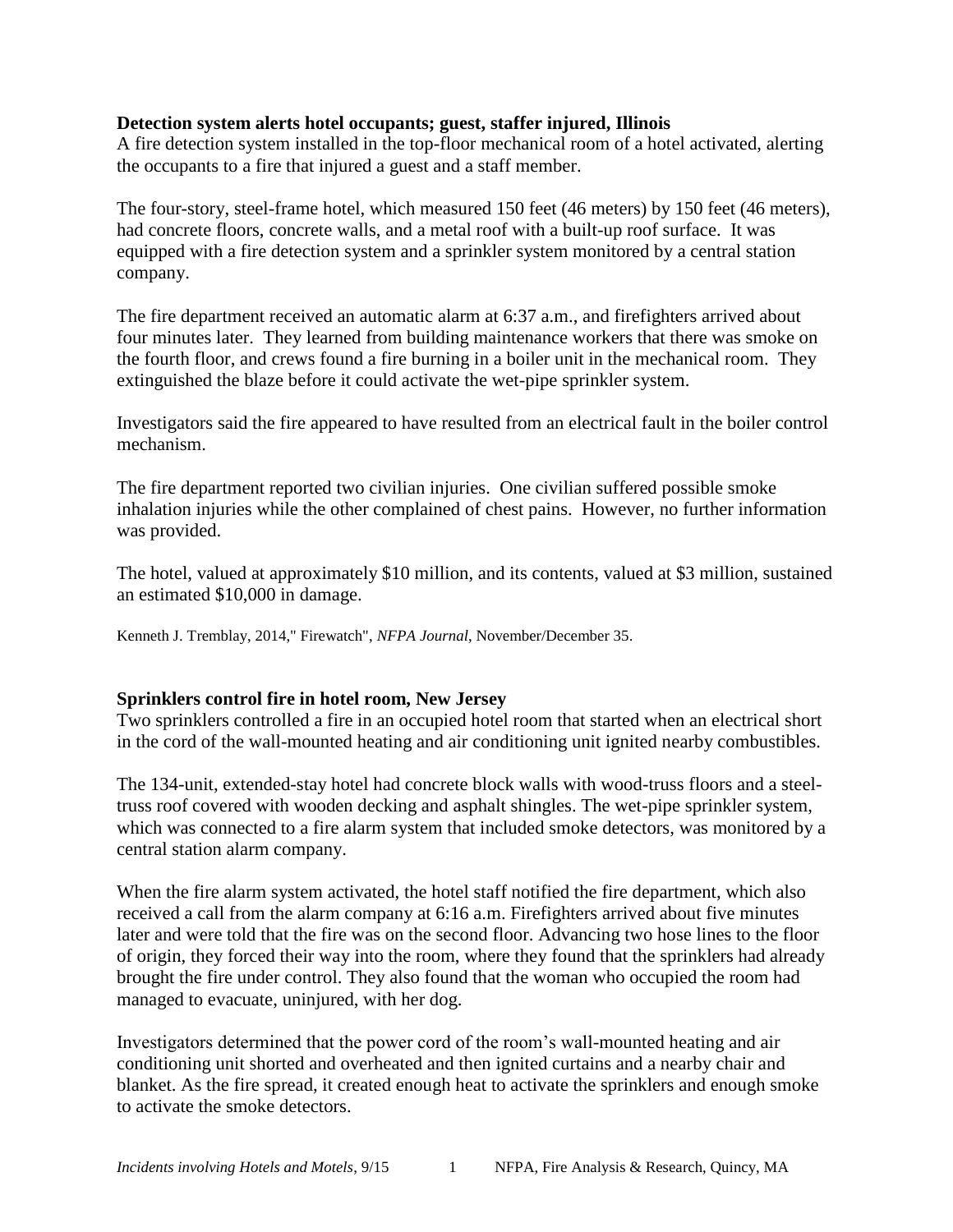The amount of property damage from the fire was not reported, but all the hotel's occupants evacuated without injury.

Kenneth J. Tremblay, 2014," Firewatch", *NFPA Journal*, July/August, 33-34.

#### **Sprinklers control fire in hotel laundry, Missouri**

Two sprinklers activated over a burning cart in the laundry room of a resort, controlling the blaze until firefighters arrived to extinguish it.

The two-story, steel-frame building, which was 160 feet (49 meters) long and 50 feet (15 meters) wide, had a dry-pipe sprinkler system that provided partial coverage and was connected to a fire alarm system providing an automatic water flow alarm.

The fire alarm activated at 7 a.m., and responding firefighters arrived to find two sprinklers operating in the laundry room, confining the blaze to two carts, one of which was filled with dirty sheets. Fire crews removed the two carts from the building and extinguished the fire after unloading them and wetting their contents.

Investigators could not determine the cause of the fire.

The building sustained smoke and water damage estimated at \$100,000, much of it confined to 14 industrial washers and dryers. The fire department report stated that "the sprinkler was effective in limiting fire growth." There were no injuries.

Kenneth J. Tremblay, 2014," Firewatch", *NFPA Journal*, January/February 34-35.

#### **Batteries in suitcase start fire in hotel room, Nevada**

Several 9-volt batteries stowed among clothes in a suitcase in a hotel room overheated and started a fire that was extinguished when the room's single sprinkler activated.

The two-story, wood-frame hotel was protected by a wet-pipe sprinkler system that provided full coverage. The water flow alarm was connected to a fire alarm system, which also provided detection and notification.

Investigators determined that the batteries, which were stored loose in the suitcase, which lay on a bed, overheated when they came in contact with each other, providing enough heat to ignite the suitcase's contents.

The building, valued at \$1.75 million, sustained approximately \$15,000 to \$20,000 in damage. Damage to its contents was estimated at \$3,000. There were no injuries.

Kenneth J. Tremblay, 2014," Firewatch", *NFPA Journal*, January/February 32-33.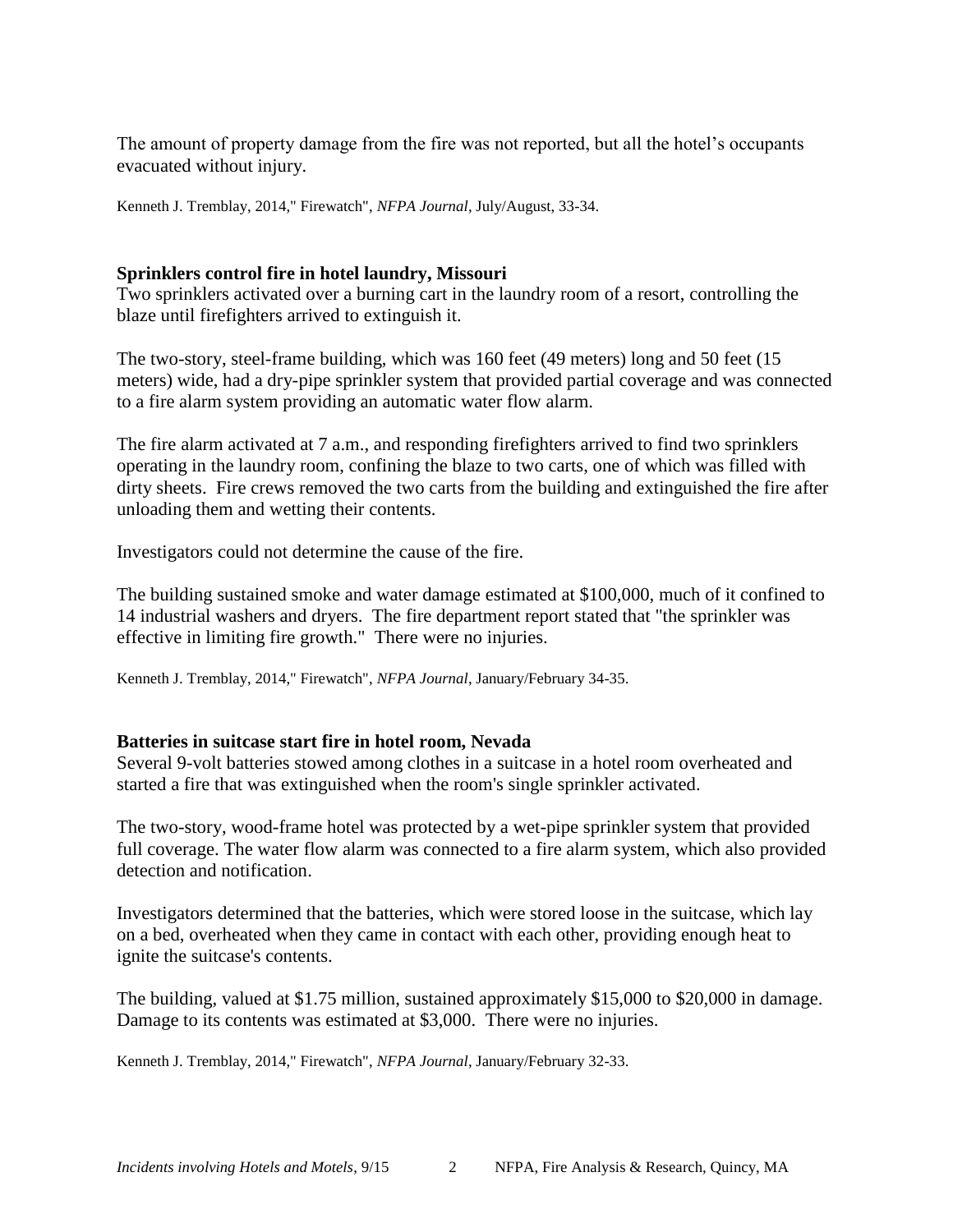#### **Woman dies in smoking fire, Washington**

A 71-year-old woman died of burns suffered as a result of a fire that started while she was smoking in her motel room bed.

The four-story, wood-frame motel, which measured 8,258 square feet (767 square meters), had an NFPA 13 wet-pipe sprinkler system that was monitored for water flow.

The fire department received the alarm from the alarm monitoring company at 5 a.m. Although responding firefighters found that two sprinklers in the room had already extinguished the blaze and that the smoke alarm in the room was operating, the victim, who was later found to have been intoxicated, died of burns.

The building, valued at \$3.3 million, and its contents, valued at \$1.25 million, sustained \$300,000 and \$80,000 in damage, respectively.

Kenneth J. Tremblay, 2013," Firewatch", *NFPA Journal*, July/August, 19.

#### **Sprinklers control motel fire with exterior origin, Maine**

Two sprinklers prevented a fire that began in debris and rubbish piled in an alleyway between a motel and another building from spreading far into the motel. The burning rubbish also threatened LP-gas cylinders about 100 feet (30 meters) away.

The single-story motel was 250 feet (76 meters) long and 75 feet (23 meters) wide. A wet-pipe sprinkler system provided full protection. An occupant of the motel said she heard a fire alarm sounding as she exited, but no other information was reported on any alarm system.

Firefighters received a 911 call at 12:43 a.m. reporting a structure fire and arrived four-and-ahalf minutes later to find a fire burning in the alleyway between the two buildings near a public parking lot. Trash and rubbish were stored in this area, and one building had a designated smoking area near the scene of the fire.

Firefighters advanced a hose line and knocked down the fire in 15 minutes. Before attacking the blaze, two firefighters heard a sprinkler operating in an access way for the motel basement. A second sprinkler in the basement was also found to have operated, confining the fire to an area near its entry point to the basement.

When the fire department report was written, the cause of the fire had not yet been determined and the fire was still under investigation.

The fire caused no injuries. Heat damaged the vinyl siding of the building adjacent to the motel, and fire damaged the basement and some contents, but property damage estimates were not reported.

Kenneth J. Tremblay, 2012, "Firewatch" *NFPA Journal*, July/August, 22-23.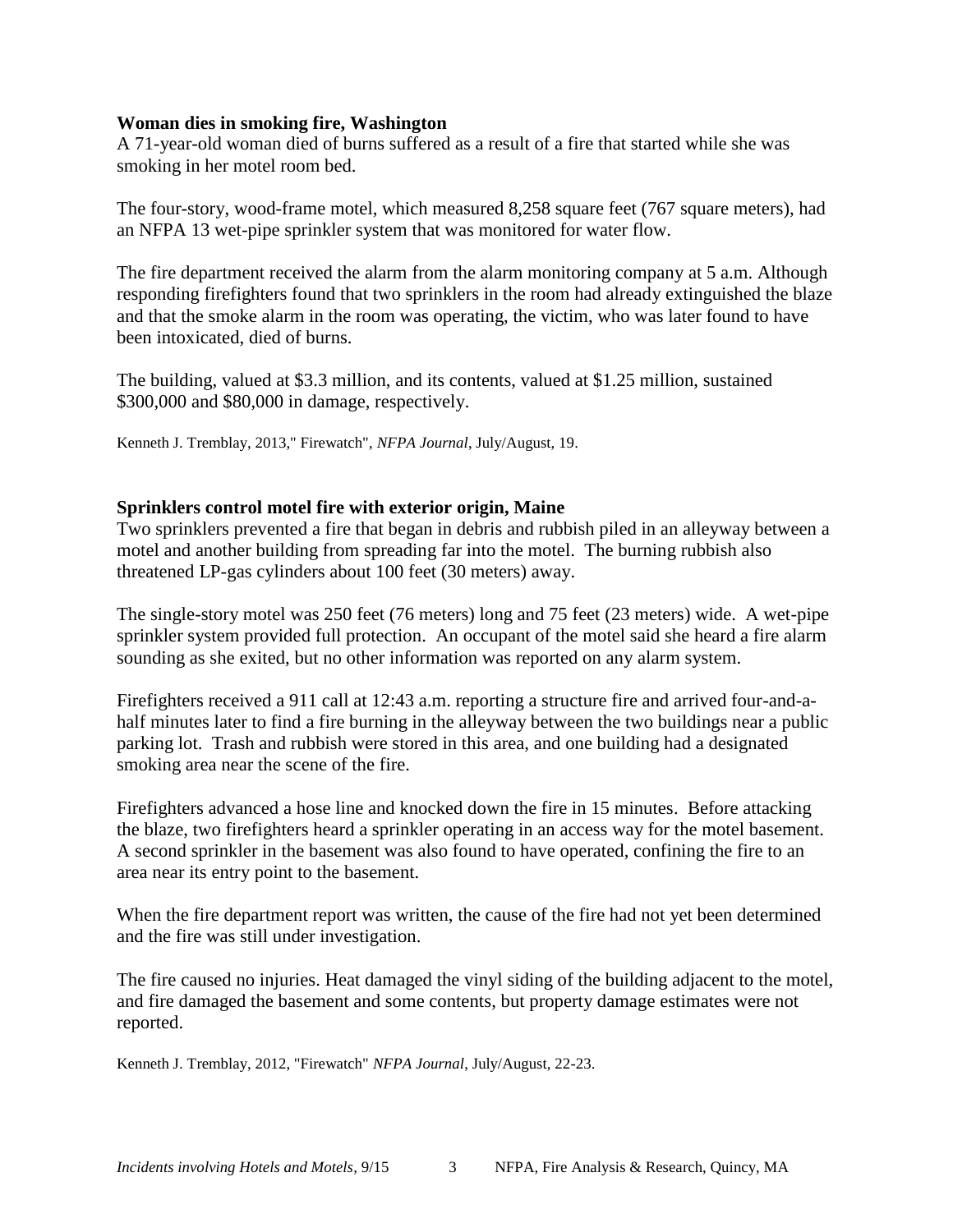## **Improperly stored combustibles ignite in motel fire, Virginia**

Although they used six of their eight fire extinguishers, motel employees were unable to put out a fire that began when heat from a gas-fired hot water heater ignited cardboard boxes full of recently delivered pillows, hair dryers, linens, and towels stored in a hotel laundry room.

The four-story, 257-room hotel, which also had three levels below grade, was of limited combustible construction and covered an area of approximately 200,000 square feet (18,600 square meters). It had an unmonitored, full-coverage fire detection system. There were no sprinklers.

Firefighters responded to an 8:33 p.m. call reporting a fire in the building and arrived two minutes later to find heavy smoke coming from the first-floor laundry room. The motel's occupants had already responded to the fire alarm and evacuated the building.

The building, worth more than \$2 million, and its contents sustained approximately \$45,000 in damage. There were no injuries.

Kenneth J. Tremblay, 2012,"Firewatch" *NFPA Journal*, July/August, 24.

## **Sprinkler controls fire in hotel laundry room, Florida**

A single sprinkler activated and controlled a fire in a hotel laundry room, preventing flames from spreading, although light smoke damaged the first floor directly above the laundry room.

The four-story, 100-room hotel was equipped with a wet-pipe sprinkler system and several types of fire detection equipment.

Firefighters arrived at the hotel at about 11:30 p.m. to find an evacuation in progress. They could see no obvious fire, although they heard the waterflow alarm sounding. Soon, however, they noticed light smoke and haze in the first-floor laundry room, hallway, adjacent rooms, and the room above the laundry room. In the laundry room, they found a small fire that the sprinkler had confined to a commercial, gas-fired dryer.

Investigators determined that towels laden with grease had been washed, dried, and left in the dryer without any ventilation. The heat from the dryer eventually ignited the residual grease, and the resulting fire spread to the toweling fabric. Once heat and flames spread from the dryer, a single sprinkler above the machine activated and controlled the blaze until firefighters extinguished it.

Damage was limited to \$11,000, and no one was injured.

Kenneth J. Tremblay, 2012," Firewatch", *NFPA Journal*, November/December, 27.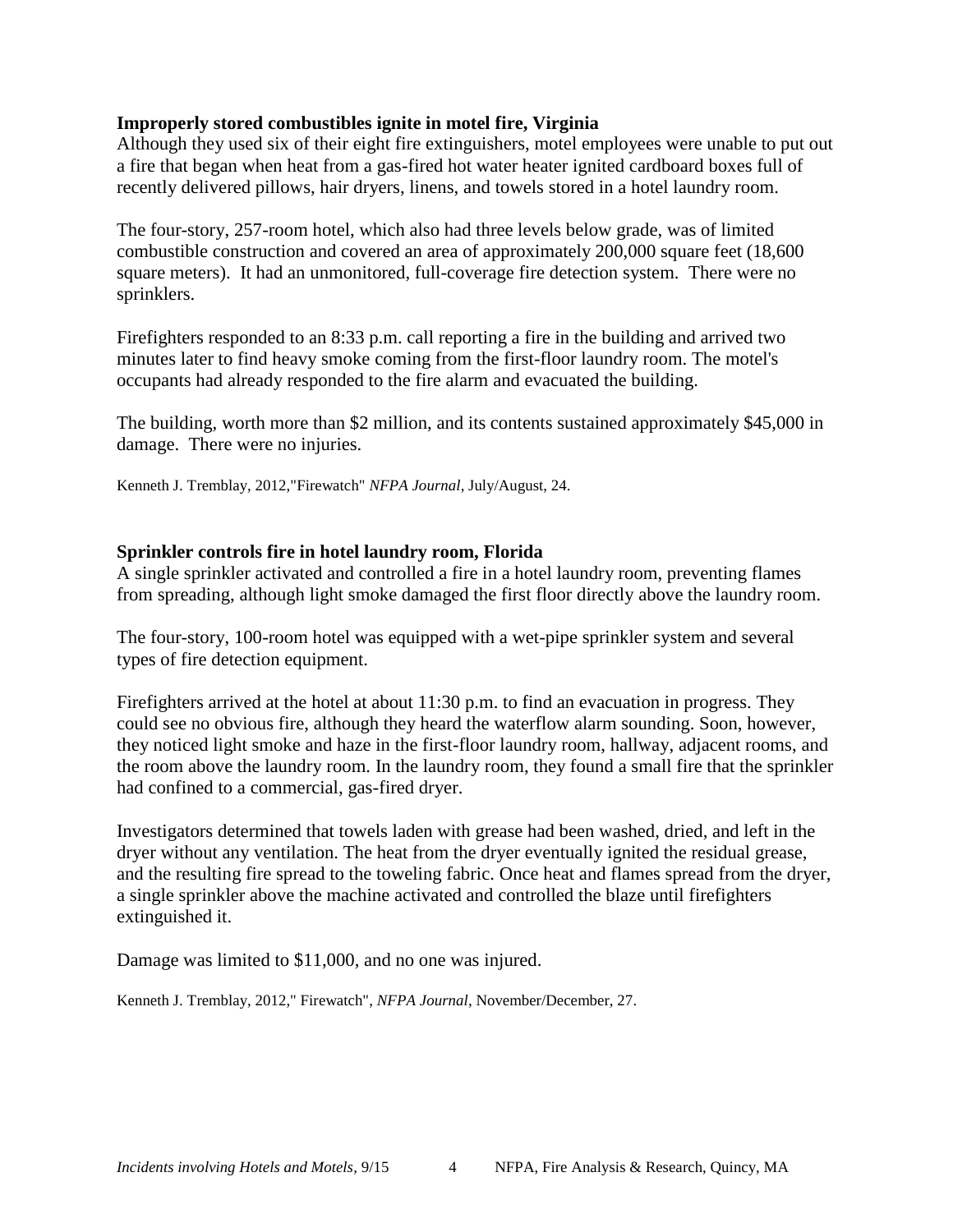## **Sprinkler controls hotel laundry fire, Kansas**

A 99-room hotel with seven floors above grade and five below sustained limited fire damage when a sprinkler activated and controlled a fire in a laundry room in the building's subbasement.

The concrete-and-steel structure, which was 200 feet (61 meters) long and 120 feet (37 meters) wide, was equipped with wet-pipe sprinklers with a water flow alarm, and a fire detection system with heat detectors had been installed in the room of origin.

The central station alarm company reported the fire at 11:30 p.m. Firefighters initiated a highrise response to locate and extinguish the fire, which they discovered in the hotel's fourth subbasement.

Investigators determined that cotton and linen items contaminated with animal or vegetable oils had been put in a clothes dryer but removed before they were completely dry. They were put in large baskets while still damp, and the trapped heat warmed the contaminated materials to their ignition points.

The building, valued at \$10 million, was undamaged, and its contents, valued at \$5 million, sustained \$5,000 in damages. There were no injuries.

Kenneth J. Tremblay, 2011," Firewatch", *NFPA Journal*, March/April, 27.

# **Sprinkler douses hotel room fire, South Dakota**

A single sprinkler extinguished a fire involving the plastic cover of a fluorescent light and other combustibles in the bathroom of a hotel guest room before firefighters arrived at the scene.

The three-story, wood-frame hotel, which was 200 feet (61 meters) long and 100 feet (30 meters) wide, contained 93 rooms. Smoke detectors in the hallways and single-station smoke alarms in the guest rooms were monitored by a central station alarm company, as was the hotel's wet-pipe sprinkler system.

The room's occupants had called the front desk to report that they smelled smoke in their room when the fire alarm operated at 12:46 a.m. Responding firefighters found that a sprinkler located just 8 inches (20 centimeters) from the light fixture had already extinguished the blaze.

Investigators determined that arcing and resistive heating at the point at which the fluorescent bulb connected to the fixture had produced enough heat to ignite the light's plastic cover, causing it to melt or fall down onto towels below. Some heat damage was noted on the walls, but fire spread was limited by the sprinkler.

Damage to the hotel and its contents, valued at \$3.1 million, was limited to \$5,100. There were no injuries.

Kenneth J. Tremblay, 2011," Firewatch", *NFPA Journal*, January/February, 24-25.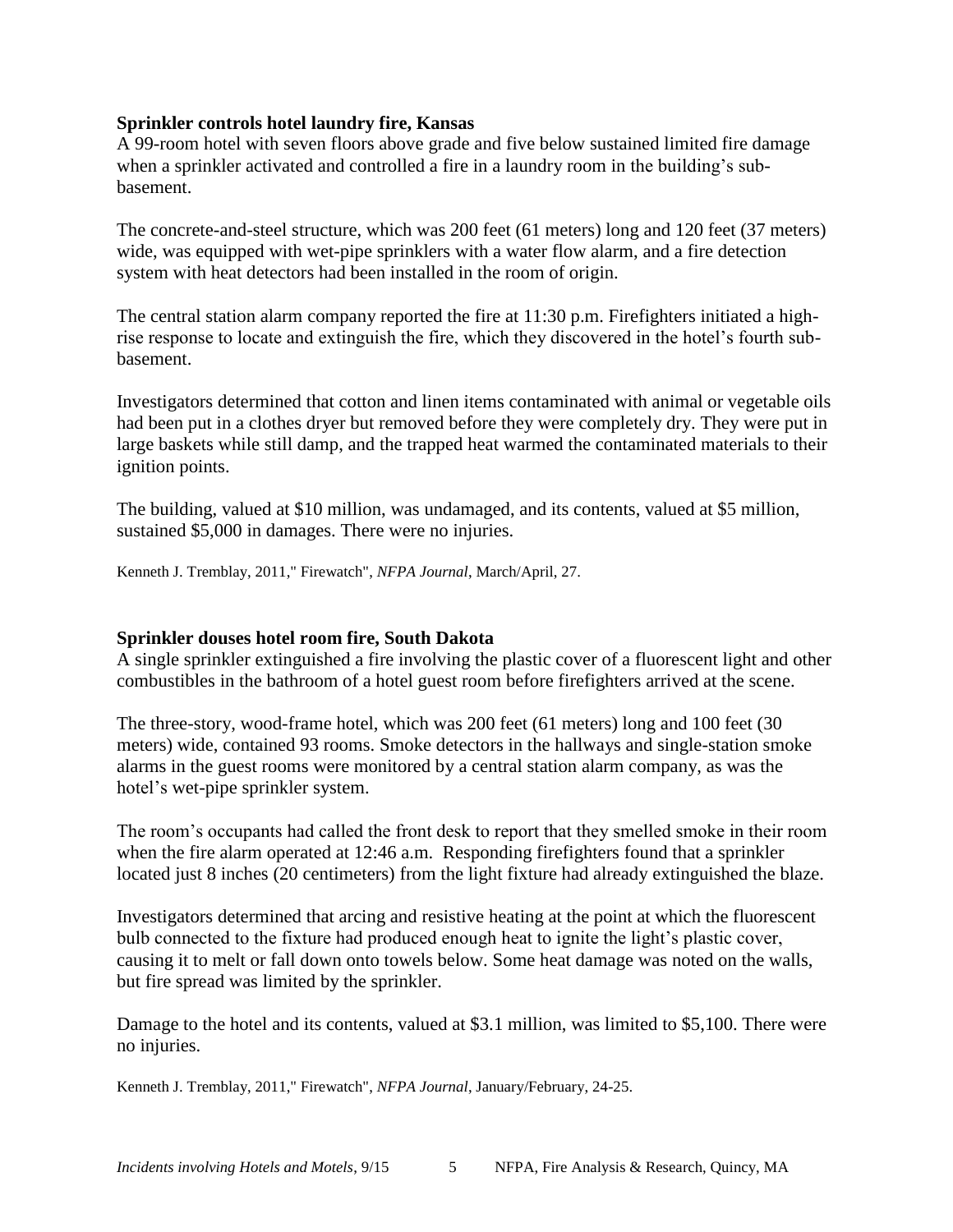#### **Man dies in motel fire, Illinois**

A 48-year-old man died of smoke inhalation and heat stress in an early morning fire of undetermined origin that began in his motel room.

The two-story, 73-room motel had concrete block walls and an original flat roof that was covered in 1985 with a second, wood-framed, pitched roof that created a 5-foot (1.5 meter) overhang over the second-floor balcony. This new roof structure, which was covered by asphalt shingles, ran the entire length of the building. The underside of the overhang was made of aluminum with ventilation penetrations. The motel's smoke alarms were not sound an alarm in the manager's office. There were no sprinklers.

A motel staff person discovered the fire when she went to investigate a commotion on the second-floor balcony and found guests who said that smoke was coming into their room. Grabbing a cordless phone, the staffer called the manager, who told her to check out the situation and call 911 if there was a problem. When she discovered black smoke coming from a guest room, she dialed 911 at 3:47 a.m.

She and a hotel guest then tried to enter the room sing a master key, but found that the door's dead bolt had been locked. With permission from the staff person, the guest kicked the door in, and that two saw flames around the bed and fire reaching the ceiling. They saw the victim on the bed, but heavy black smoke prevented them from rescuing him.

When fire fighters arrived, they found that the room's window had failed. They used hose streams from several directions to try to knock sown the heavy fire in the victim's room, but when they tried to ventilate through the room's ceiling, they saw heavy fire in the attic overhead. The incident commander ordered everyone out of the building for fear that the roof would collapse.

Investigators determined that the fire started near the base of the bed, but they could not determine the cause. Witnesses reported that they didn't hear any smoke alarms sounding when the room's door was forced open, and investigators found many of the hardwired smoke detectors in other rooms had been disconnected. Investigators also said that if the attic and second roof had complied with current codes, there would have stopped the rapid fire spread throughout the attic.

The fire spread caused an estimated \$2 million in damage to the building and \$250,000 to its contents.

Ken Tremblay, 2010, "Firewatch", *NFPA Journal*, July/August, 27-28.

## **Fire damage to hotel exceeds \$3 million, Illinois**

A fire that started in the attic of a 70-unit, three-story hotel burned until a passerby noticed it and stopped in to tell the manager, who called the fire department around 9:30 a.m.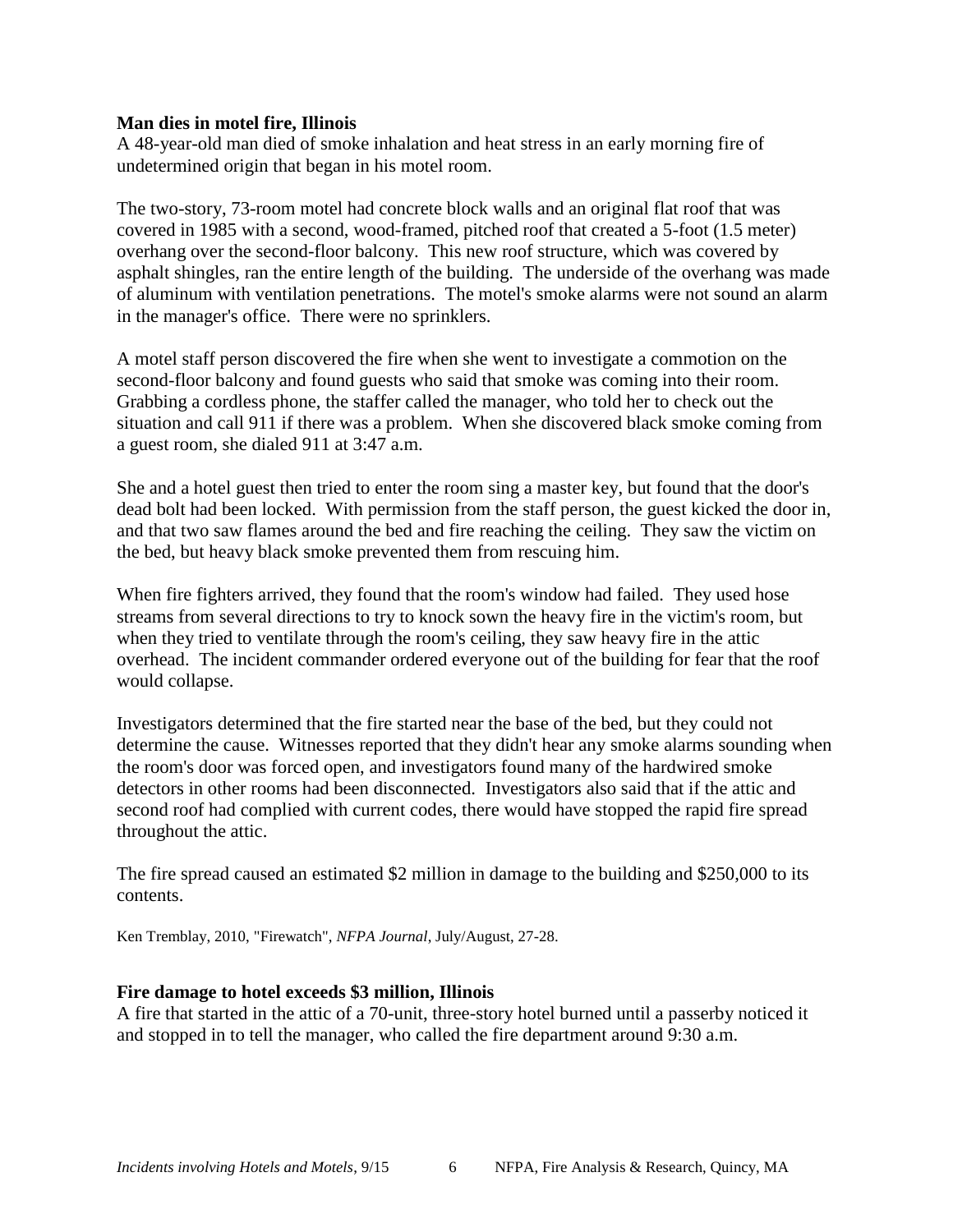The lightweight wood-frame hotel, which was 249 feet (76 meters) long and 58 feet (18 meters) wide, had a fire detection system that provided coverage in the occupied areas and a wet-pipe sprinkler system. The attic had no sprinklers, detection, or draft stops.

Responding firefighters saw fire coming from the center of the attic and spreading in both directions. The incident commander originally sent crews to the third floor but pulled them out of the building as the roof began to collapse within 15 minutes of their arrival. Crews then used three elevated master streams to knock the fire down before reentering the hotel to extinguish hot spots.

The fire heavily damaged the third floor and the attic, and water and smoke damaged the floors below. The exact cause of the fire is unknown.

Structural damage to the building, valued at \$3 million, came to \$2 million, while damage to its contents, valued at \$1.5 million, was estimated at \$1 million. There were no injuries.

Ken Tremblay, 2010, "Firewatch", *NFPA Journal*, September/October, 29.

## **Sprinklers control hotel fire, Illinois**

Sprinklers operated to control a fire that began when a hotel guest fell asleep while smoking and her cigarette ignited the bedding.

The two-story hotel, constructed of concrete, was 100 feet (30 meters) long and 40 feet (12 meters) wide. It had a pitched roof covered with asphalt shingles. A dry-pipe sprinkler system and fire detection system were both monitored by an off-site fire alarm company.

Smoke from the fire caused the room's smoke alarm to activate, and this was followed by the activation of a sprinkler, which controlled the blaze until firefighters arrived at 1:11 a.m. The fire department completed extinguishment using a 134-inch (4-centimeter) hose line.

By the time firefighters arrived, the hotel staff and guests had evacuated, and all were accounted for except the occupant of the room of origin. She had been seen by either staff or other guests after she self-evacuated, but she left the scene shortly thereafter. When she was eventually located, she admitted to falling asleep while smoking, causing the mattress and bedding to ignite. Investigators determined that she was under the influence of alcohol and had stayed at the hotel so as not to drive home.

Fire damage was limited to the room of origin, although there was some smoke damage on the second floor and water damage in the room of origin, an adjacent room, and the room directly below the fire. The building, valued at \$2 million, sustained \$10,000 worth of damage. The contents of the room of origin, valued at \$5,000, were a total loss. There were no injuries.

Ken Tremblay, 2009, "Firewatch", *NFPA Journal*, September/October, 26-27.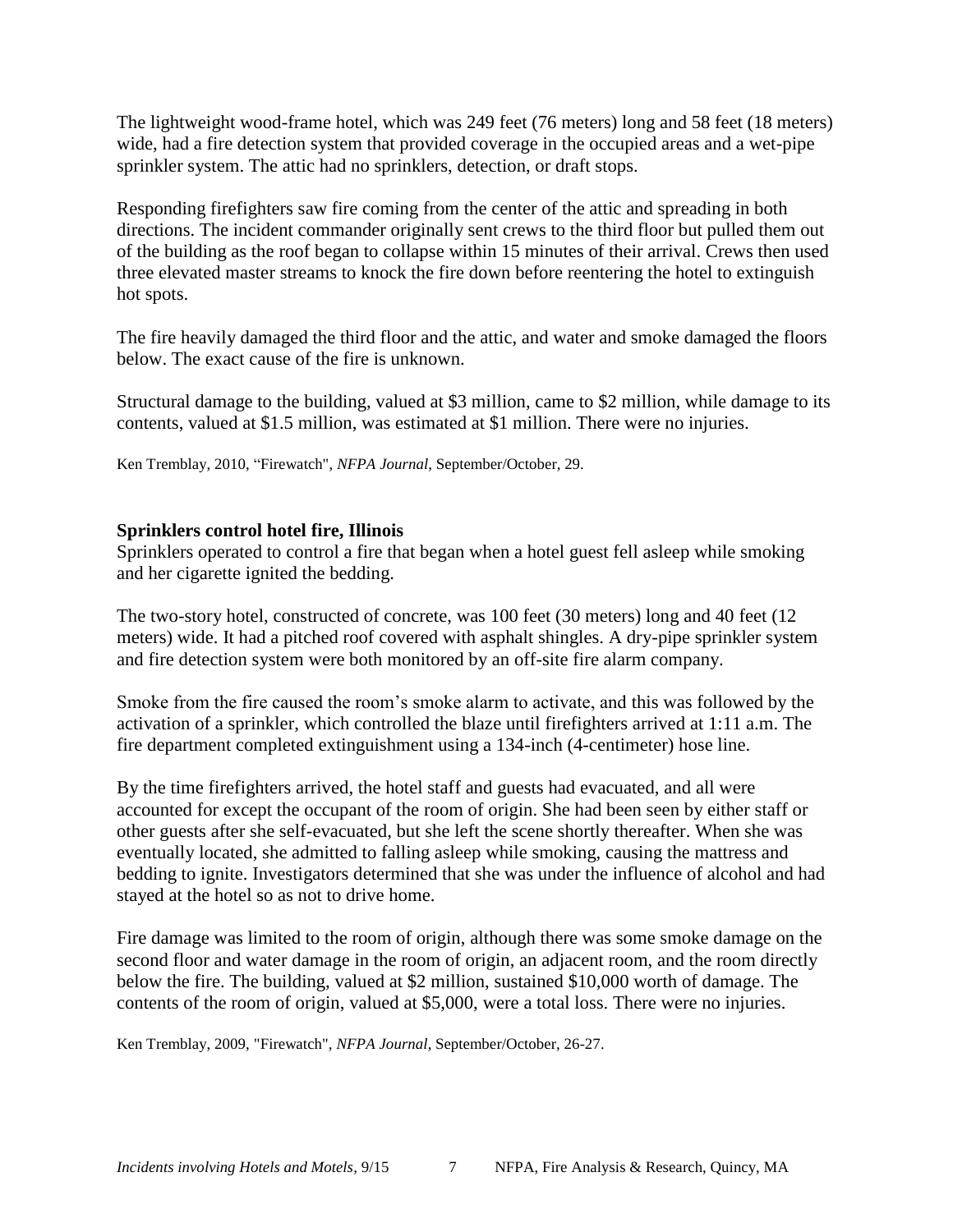## **Sprinkler controls hotel fire started by candle, Colorado**

A single sprinkler successfully extinguished a fire started by a candle in an occupied guest bedroom of a four-story hotel. The waterflow activated the building's fire alarm system, alerting guests and staff to the presence of the fire.

The 158-unit hotel was built of steel and concrete panels and had a flat, built-up roof. A wetpipe sprinkler system provided full coverage and monitored waterflow tied to the fire detection and alarm system. Both systems were monitored by a central monitoring company.

The fire alarm operated at 12:25 a.m. and alerted the front desk staffer, who silenced the alarm. Occupants were advised to evacuate, and some went down to the lobby. Firefighters arriving within minutes of the alarm noted light smoke on the first floor and located the operating sprinkler in the first-floor guest room. By that time, the sprinkler had extinguished the blaze.

Investigators determined that a candle on the night stand between the room's beds ignited a Tshirt on the night stand, and the fire spread to bedding, mattress, and headboard of one of the beds. The room's occupant was in the bathroom when the fire started and told investigators, "When I came out of the bathroom, there was smoke and water everywhere." He was not injured. The hotel staff told investigators that guests are not allowed to use candles in their rooms.

Asked why she had shut off the fire alarm when it activated, the staffer admitted she was wrong to do so.

Damage to the hotel and its contents, valued at over \$5 million, was estimated at \$10,000 and \$5,000, respectively. There were no injuries.

Kenneth J. Tremblay, 2009, "Firewatch", *NFPA Journal*, May/June, 38-39.

# **Large-Loss Fire at Hotel and Casino Complex, NV**

\$100 million January 2008, 10:58 a.m.

This 3,020-room hotel and casino complex was 32 stories high, covered 114,773 square feet (10,663 square meters), and was of protected noncombustible construction. The complex was in use at the time the fire, with 2,400 rooms occupied.

The structure had complete-coverage smoke detection equipment that activated, and an evacuation was begun when the fire was confirmed. The complex also had a complete-coverage wet-pipe sprinkler system. Eighteen of the system's sprinklers activated when the fire caused windows in guests rooms on the 32nd story to fail, confining the interior fire to those rooms. The structure also had a full standpipe system and a diesel-powered fire pump.

The fire began when workmen performing cutting or welding on the exterior of the building ignited a layer of expanded polystyrene foam adhered to gypsum sheathing on the structure's architectural trim.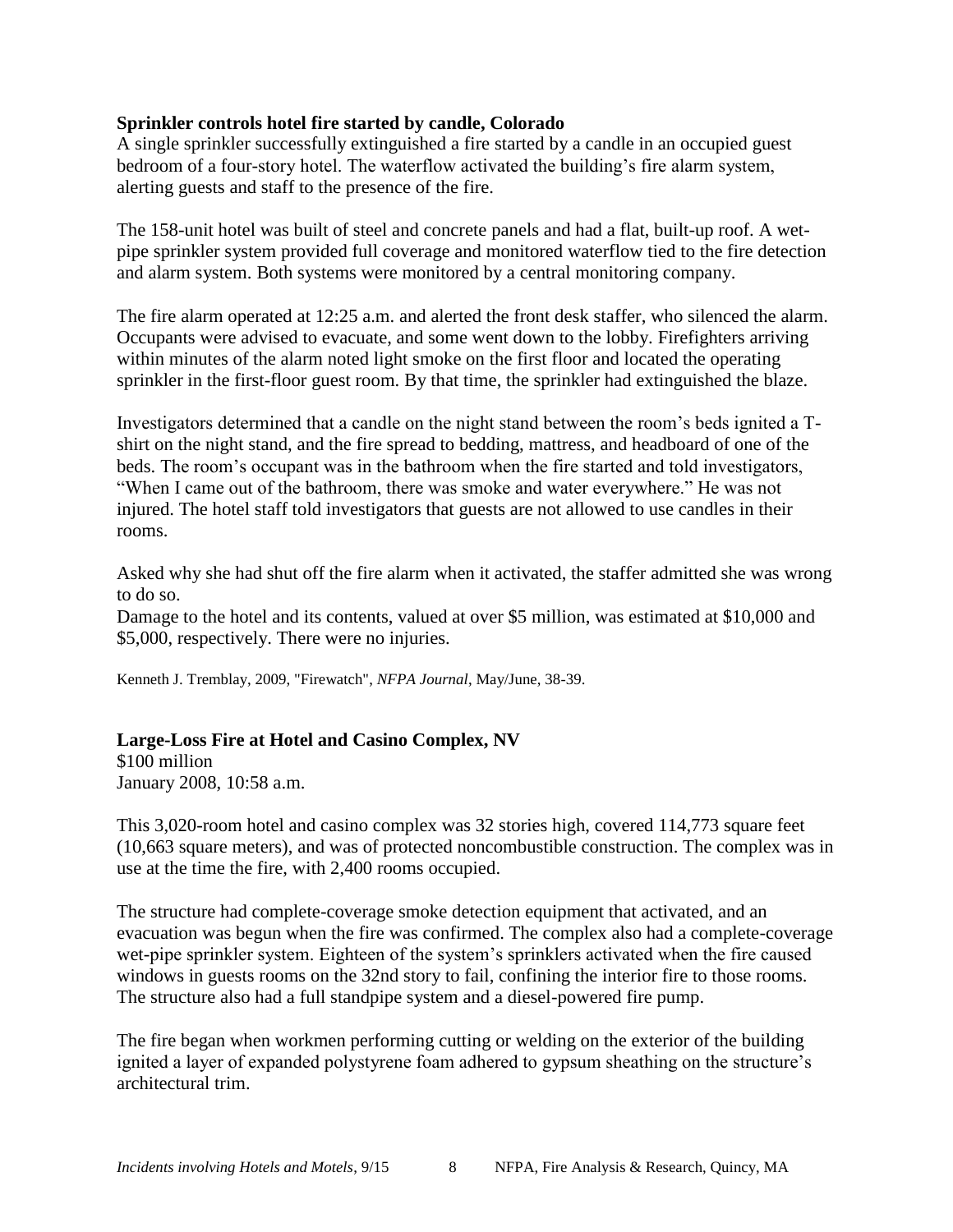Upon arrival, firefighters found an exterior fire on the top of the hotel's tower. Evacuation of the hotel continued as firefighters set up unified commands and attacked the blaze using standpipes on the roof.

They also directed streams of water on the fire from windows on another wing. Fires in the guest rooms on the 32nd story were extinguished with hand lines after the sprinkler system contained these fires.

Thirteen guests were injured.

Stephen G. Badger, 2009, "Large-Loss for 2008," NFPA, Fire Analysis and Research, Quincy,

**Large-Loss Fire at Resort Spa, FL** \$12 million December 2008, 9:51 p.m.

This four-story, 49-unit resort spa of unprotected ordinary construction covered 16,000 square feet (1,486 square meters). It was filled to capacity.

The spa had detection equipment, but the type and coverage were not reported. The system operated and alerted the occupants. It also had a wet-pipe sprinkler system of unreported coverage that activated, with 20 sprinklers flowing. The system was not fully effective, however, as it was not in the area of ignition. When the fire finally spread into the area of coverage, it was effective.

A fire of unknown cause began in a thatched palm awning on the second-story and quickly spread up and across the building's exterior, igniting second-story guest rooms as well as the soffit on the elevator tower. It also spread into an attic and down to the first-level dining area and bar.

The fire in the attic hampered firefighters, as the attic contained were hidden compartments resulting from multiple renovations. On other floors, firefighters found multiple levels of ceilings. The fire was deep-seated in heavy timber with wire mesh and stucco.

The loss was estimated at \$10 million to the structure and \$2 million to its contents.

Stephen G. Badger, 2009, "Large-Loss for 2008," NFPA, Fire Analysis and Research, Quincy, MA.

**Large-Loss Motel Fire, New York** \$10 million November 2008, 12:26 p.m.

This one- and two-story, 114-unit motel of unprotected wood-frame construction was open and operating at the time of the fire. The ground floor area was not reported.